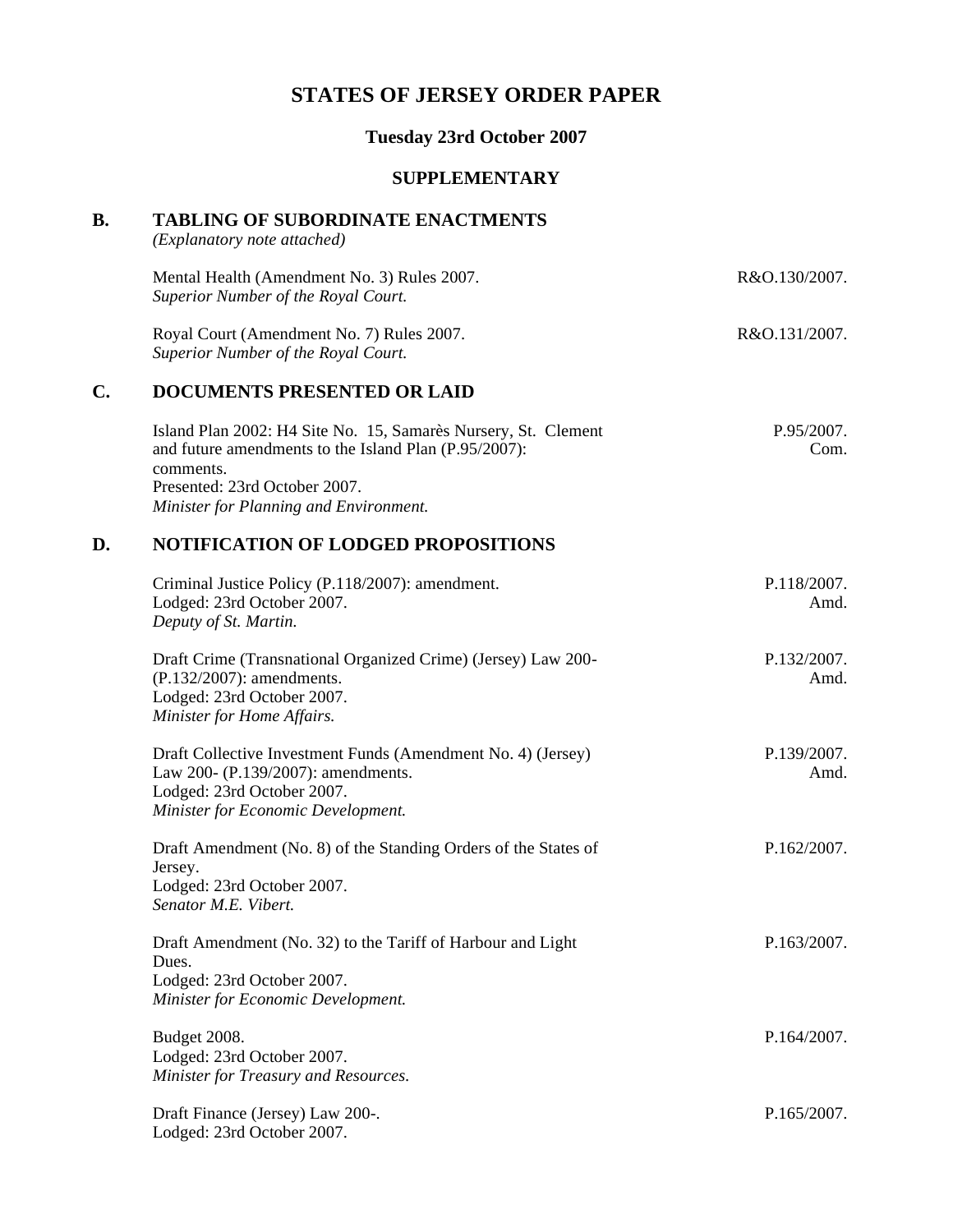*Minister for Treasury and Resources.*

| Draft Income Tax (Amendment No. 30) (Jersey) Law 200-. | P.166/2007. |
|--------------------------------------------------------|-------------|
| Lodged: 23rd October 2007.                             |             |
| Minister for Treasury and Resources.                   |             |

Draft Public Finances (Amendment No. 2) (Jersey) Law 200-. Lodged: 23rd October 2007. *Minister for Treasury and Resources.* P.167/2007.

# **I. QUESTIONS**

#### (b) – **Oral Questions** (90 minutes)

*(attached)* The following questions will now be re-directed as follows -

5. Deputy S.S.P.A. Power of St. Brelade will ask the following question of the Minister for Planning and Environment –

 "Would the Minister advise members whether the future use of the former Tourism Office at the Weighbridge and Liberation Square will uphold the historical significance of the building and will he give assurances that business identification and signage will not occlude or diminish its historical uniqueness and that the use of the building on Liberation Day will not be compromised?"

6. Deputy G.C.L. Baudains of St. Clement will ask the following question of the Minister for Education, Sport and Culture –

 "Would the Minister inform members whether the recent Planning Application for replacement of cladding at Le Rocquier School relates to the newly built parts and, if so, state why the work is necessary, who will be paying for it, and what the cost will be?"

## **K. STATEMENTS ON A MATTER OF OFFICIAL RESPONSIBILITY**

The Vice-Chairman of the Economic Affairs Scrutiny Panel will make a statement regarding the proposed sale of Jersey Telecom.

## **M.N. DE LA HAYE Greffier of the States**